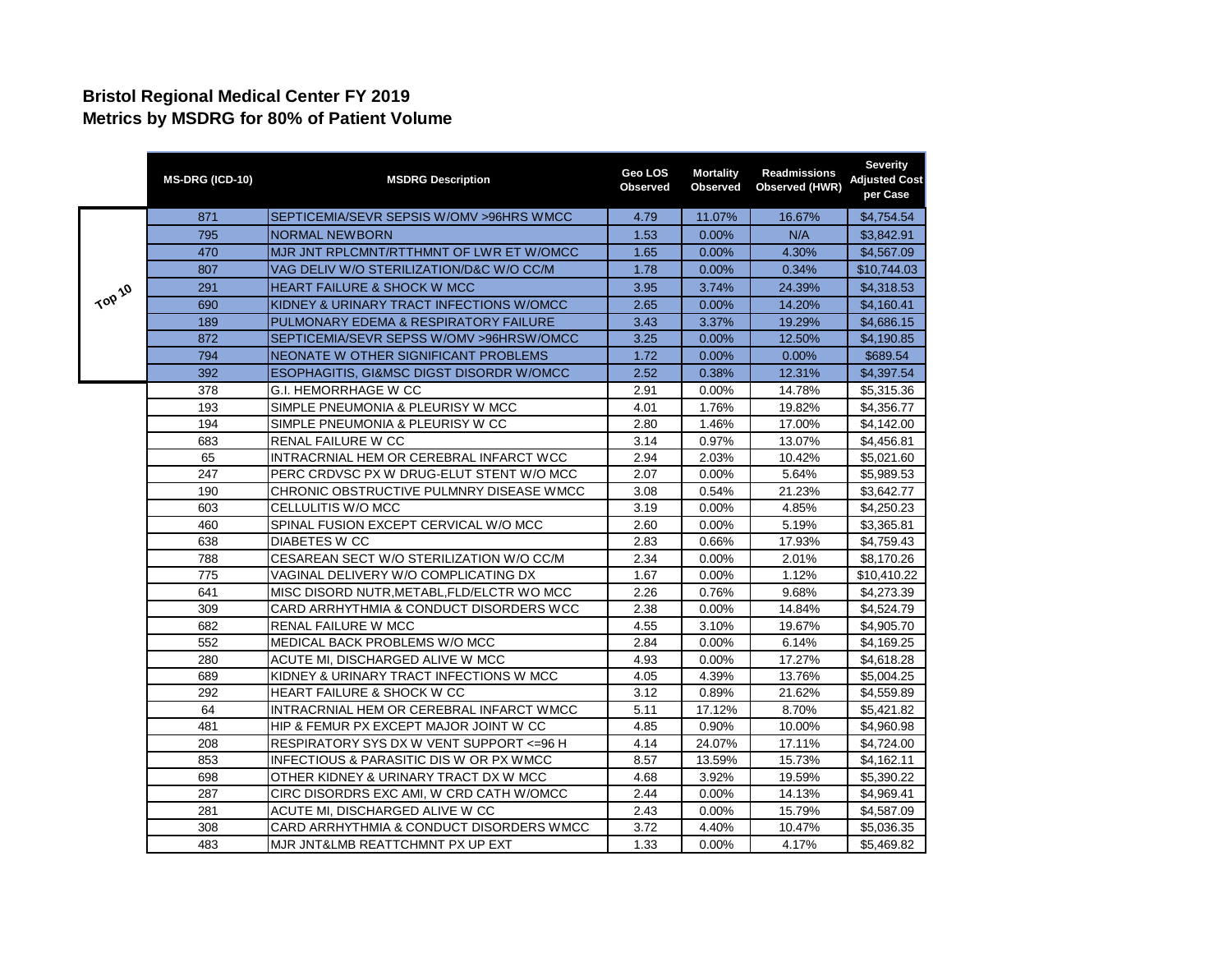| 439 | DISORDER OF PANCREAS EXC MALIGNANCY W CC     | 3.33 | 0.00%  | 14.61% | \$5,484.57  |
|-----|----------------------------------------------|------|--------|--------|-------------|
| 310 | CARD ARRHYTH&CONDUCT DISORDERS W/OCC/MCC     | 1.55 | 0.00%  | 10.75% | \$3,836.95  |
| 236 | CORONARY BYPASS W/O CARDIAC CATH W/O MCC     | 5.04 | 0.00%  | 4.35%  | \$4,242.49  |
| 377 | G.I. HEMORRHAGE W MCC                        | 4.63 | 1.14%  | 29.07% | \$5,120.34  |
| 330 | MAJOR SMALL & LARGE BOWEL PX W CC            | 5.65 | 1.25%  | 13.92% | \$5,266.34  |
| 191 | CHRONIC OBSTRUCTIVE PULMONRY DISEASE WCC     | 2.36 | 0.00%  | 22.08% | \$3,679.97  |
| 312 | SYNCOPE & COLLAPSE                           | 2.10 | 0.00%  | 14.47% | \$4,477.09  |
| 313 | <b>CHEST PAIN</b>                            | 1.59 | 1.39%  | 7.04%  | \$3,964.88  |
| 71  | NONSPECIFC CEREBROVASCULAR DISORDERS WCC     | 3.51 | 0.00%  | 5.97%  | \$5,545.62  |
| 101 | SEIZURES W/O MCC                             | 1.83 | 0.00%  | 5.71%  | \$4,077.78  |
| 66  | INTRCRNIAL HEM/CEREBRL INFARCT W/OCC/MCC     | 1.86 | 1.49%  | 6.15%  | \$4,617.84  |
| 661 | KIDNEY&URETER PX NONNEOPLASM W/OCC/MCC       | 1.96 | 0.00%  | 1.47%  | \$4,975.29  |
| 812 | RED BLOOD CELL DISORDERS W/O MCC             | 2.36 | 0.00%  | 9.09%  | \$4,757.52  |
| 305 | HYPERTENSION W/O MCC                         | 1.72 | 0.00%  | 8.06%  | \$3,880.32  |
| 948 | SIGNS & SYMPTOMS W/O MCC                     | 2.33 | 4.55%  | 5.00%  | \$4,428.52  |
| 660 | KIDNEY&URETER PX FOR NON-NEOPLASM W CC       | 2.70 | 1.59%  | 11.48% | \$4,471.11  |
| 806 | VAG DELIV W/O STERILIZATION/D&C W CC         | 1.91 | 0.00%  | 4.76%  | \$10,194.30 |
| 640 | MISC DISORD NUTR, METABL, FLD/ELCTRL W MCC   | 3.44 | 0.00%  | 27.87% | \$4,558.06  |
| 70  | NONSPEC CEREBROVASCULAR DISORDERS WMCC       | 4.30 | 1.72%  | 20.37% | \$4,445.13  |
| 176 | PULMONARY EMBOLISM W/O MCC                   | 2.13 | 0.00%  | 6.45%  | \$4,315.15  |
| 389 | G.I. OBSTRUCTION W CC                        | 3.58 | 0.00%  | 11.67% | \$5,243.43  |
| 234 | CORONARY BYPASS W CARDIAC CATH W/O MCC       | 7.81 | 0.00%  | 15.00% | \$4,477.79  |
| 331 | MAJOR SMALL & LARGE BOWEL PX W/O CC/MCC      | 3.21 | 0.00%  | 8.62%  | \$5,279.87  |
| 854 | INFECTIOUS & PARASITIC DIS W OR PX W CC      | 4.77 | 0.00%  | 19.30% | \$4,707.13  |
| 195 | SIMPLE PNEUMONIA & PLEURISY W/O CC/MCC       | 2.20 | 0.00%  | 8.93%  | \$3,723.34  |
| 766 | CESAREAN SECTION W/O CC/MCC                  | 2.20 | 0.00%  | 1.79%  | \$8,480.34  |
| 418 | LAPRSCOPIC CHOLECYSTECTOMY W/O CDE W CC      | 3.72 | 0.00%  | 13.21% | \$5,479.10  |
| 981 | EXT OR PX UNRELATED TO PRINCIPAL DX WMCC     | 8.08 | 9.80%  | 13.33% | \$4,870.25  |
| 391 | ESOPHAGITIS, GI & MSC DIGST DISORDR WMCC     | 3.26 | 1.96%  | 14.89% | \$4,979.79  |
| 811 | RED BLOOD CELL DISORDERS W MCC               | 2.88 | 4.00%  | 25.53% | \$4,384.05  |
| 390 | G.I. OBSTRUCTION W/O CC/MCC                  | 2.41 | 0.00%  | 10.20% | \$4,070.75  |
| 442 | DSRDRS LIVER EXC MALG.CIRR.ALC HEPA W CC     | 3.03 | 0.00%  | 27.66% | \$4,577.20  |
| 175 | PULMONARY EMBOLISM W MCC                     | 3.68 | 4.17%  | 8.89%  | \$5,012.13  |
| 246 | PRC CRDVSCPX W DRGELT ST WMCC OR 4+VS/ST     | 4.00 | 4.17%  | 10.87% | \$5,435.52  |
| 293 | <b>HEART FAILURE &amp; SHOCK W/O CC/MCC</b>  | 2.26 | 0.00%  | 20.41% | \$4,177.71  |
| 419 | LAPSCP CHOLECYSTECTOMY W/O CDE W/OCC/MCC     | 2.34 | 0.00%  | 4.17%  | \$5,294.67  |
| 563 | FX, SPN, STN&DSL EX FMR, HP, PLVS&TGH W/OMCC | 2.80 | 0.00%  | 8.70%  | \$4,605.33  |
| 639 | DIABETES W/O CC/MCC                          | 1.95 | 0.00%  | 11.63% | \$4,129.97  |
| 100 | SEIZURES W MCC                               | 4.37 | 0.00%  | 11.36% | \$6,067.41  |
| 789 | NEONATES,DIED/TRANS ANTHR ACUTE CARE FAC     | 1.33 | N/A    | N/A    | \$684.20    |
| 192 | CHRONIC OBSTRUCTV PULM DISEASE W/OCC/MCC     | 2.02 | 0.00%  | 2.22%  | \$4,181.89  |
| 286 | CIRC DISORDERS EXC AMI, W CARD CATH WMCC     | 5.72 | 2.56%  | 5.26%  | \$5,189.65  |
| 394 | OTHER DIGESTIVE SYSTEM DIAGNOSES W CC        | 3.06 | 2.33%  | 14.29% | \$5,283.23  |
| 166 | OTHER RESP SYSTEM O.R. PROCEDURES W MCC      | 7.13 | 24.39% | 22.58% | \$5,257.02  |
| 699 | OTHER KIDNEY & URINARY TRACT DX W CC         | 3.09 | 0.00%  | 20.93% | \$3,550.40  |
| 765 | CESAREAN SECTION W CC/MCC                    | 2.27 | 0.00%  | 2.38%  | \$6,549.86  |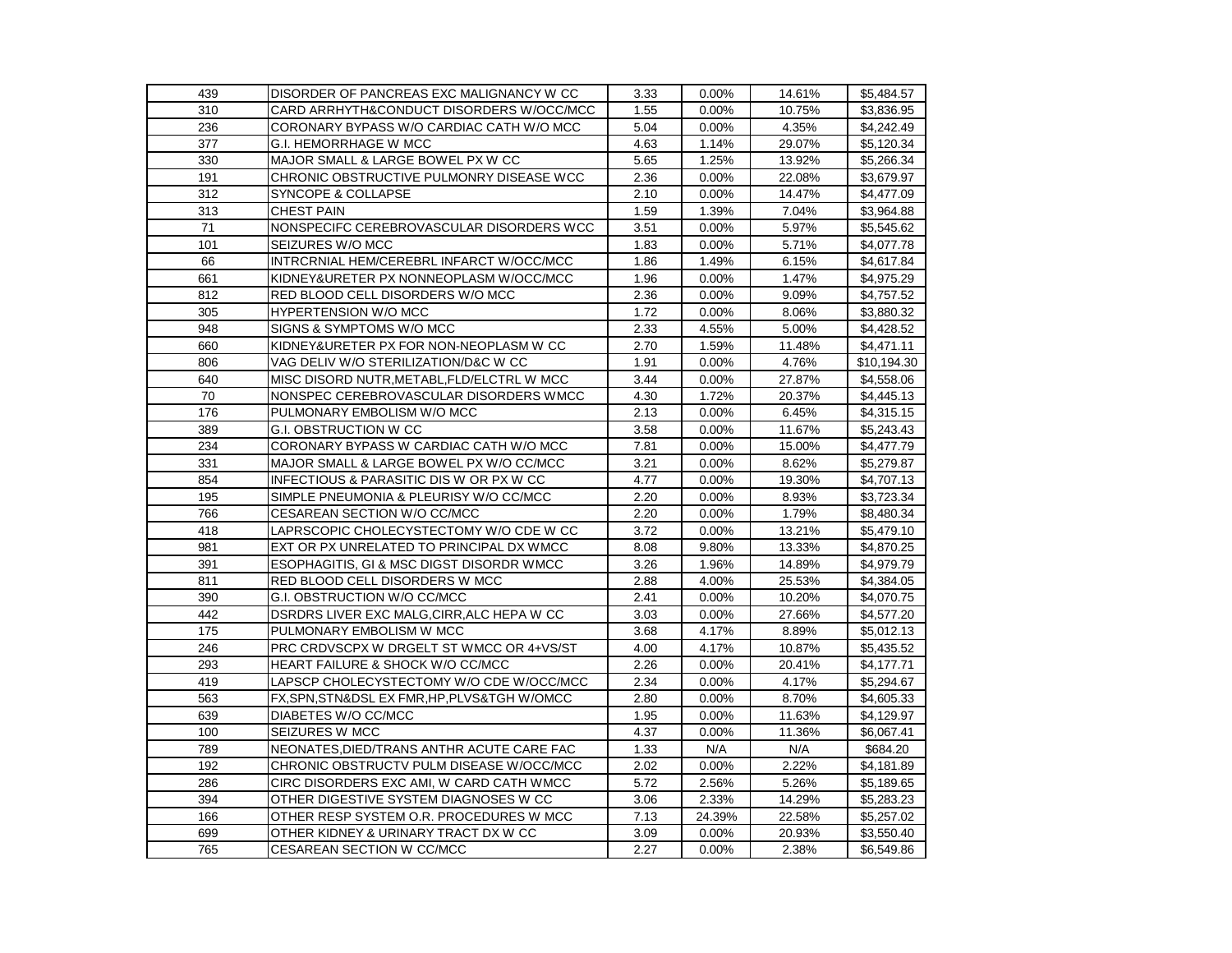| 880 | ACUTE ADJSTMNT RXN&PSYCHOSOCIAL DYSFNCTN  | 3.19  | 0.00%    | 0.00%  | \$5,056.71 |
|-----|-------------------------------------------|-------|----------|--------|------------|
| 202 | <b>BRONCHITIS &amp; ASTHMA W CC/MCC</b>   | 2.33  | 0.00%    | 7.50%  | \$3,649.73 |
| 329 | MAJOR SMALL & LARGE BOWEL PX W MCC        | 11.20 | 15.38%   | 30.30% | \$4,623.42 |
| 494 | LWR EXT&HMR PX EXC HIP,FT,FMR W/OCC/MCC   | 2.28  | $0.00\%$ | 5.41%  | \$5,564.17 |
| 793 | FULL TERM NEONATE W MAJOR PROBLEMS        | 2.15  | 0.00%    | 0.00%  | \$354.70   |
| 57  | DEGENERATIV NRVOUS SYSTM DISORDRS W/OMCC  | 4.18  | 5.56%    | 20.83% | \$4,659.86 |
| 379 | G.I. HEMORRHAGE W/O CC/MCC                | 2.02  | 0.00%    | 2.78%  | \$4,971.12 |
| 433 | CIRRHOSIS & ALCOHOLIC HEPATITIS W CC      | 3.43  | 0.00%    | 41.67% | \$5,313.00 |
| 69  | TRANSIENT ISCHEMIA                        | 1.76  | 0.00%    | 5.88%  | \$3,805.60 |
| 25  | CRANIOTOMY&ENDOVASC INTRACRANIAL PX WMCC  | 8.46  | 17.14%   | 25.00% | \$7,439.85 |
| 314 | OTHER CIRCULATORY SYSTEM DIAGNOSES W MCC  | 4.42  | 12.90%   | 14.81% | \$4,166.25 |
| 493 | LWR EXT&HUMER PX EXC HIP,FOOT,FEMUR W CC  | 3.10  | 0.00%    | 8.57%  | \$5,377.96 |
| 785 | CESAREAN SECT W STERILIZATION W/O CC/MCC  | 2.06  | 0.00%    | 0.00%  | \$7,400.19 |
| 787 | CESAREAN SECT W/O STERILIZATION W CC      | 2.67  | 0.00%    | 2.86%  | \$7,346.97 |
| 39  | EXTRACRANIAL PROCEDURES W/O CC/MCC        | 1.08  | 0.00%    | 8.82%  | \$6,561.70 |
| 54  | NERVOUS SYSTEM NEOPLASMS W MCC            | 3.19  | 3.03%    | 0.00%  | \$4,224.59 |
| 83  | TRAUMATIC STUPOR & COMA, COMA >1 HR WCC   | 3.34  | 0.00%    | 9.09%  | \$5,207.76 |
| 282 | ACUTE MI, DISCHARGED ALIVE W/O CC/MCC     | 1.74  | 0.00%    | 5.88%  | \$4,838.80 |
| 637 | DIABETES W MCC                            | 4.22  | 2.94%    | 31.25% | \$6,023.21 |
| 243 | PERMANENT CARDIAC PACEMAKER IMPLANT W CC  | 3.76  | 0.00%    | 15.15% | \$5,050.31 |
| 303 | ATHEROSCLEROSIS W/O MCC                   | 1.56  | 0.00%    | 0.00%  | \$4,030.75 |
| 372 | MJR GI DISORDRS & PERITONEAL INFECT WCC   | 4.34  | 3.03%    | 18.75% | \$4,671.55 |
| 438 | DISORDER OF PANCREAS EXC MALIGNANCY WMCC  | 5.58  | 12.12%   | 33.33% | \$6,161.03 |
| 440 | DISORDER OF PANCREAS EXC MALIG W/OCC/MCC  | 2.36  | 0.00%    | 3.57%  | \$4,376.19 |
| 684 | RENAL FAILURE W/O CC/MCC                  | 2.03  | 0.00%    | 0.00%  | \$3,978.20 |
| 743 | UTERINE&ADNEXA PX NONMALIGNACY W/OCC/MCC  | 1.35  | 0.00%    | 0.00%  | \$4,906.26 |
| 207 | RESPIRATORY SYS DX W VENT SUPPORT > 96HRS | 12.07 | 18.75%   | 15.38% | \$4,596.07 |
| 177 | RESPIRATORY INFECT & INFLAMMATIONS W MCC  | 5.59  | 0.00%    | 19.35% | \$4,674.32 |
| 768 | VAGINAL DELV W OR PX EXC STERIL &/OR D&C  | 2.19  | 0.00%    | 0.00%  | \$7,419.09 |
| 884 | ORGANIC DISTURBANCES&MENTAL RETARDATION   | 5.49  | 3.23%    | 17.65% | \$4,554.18 |
| 982 | EXT OR PX UNRELATED TO PRINCIPAL DX W CC  | 3.27  | 0.00%    | 16.67% | \$3,920.02 |
| 220 | CRD VLV&OTH MJ CD/THR PX W/O CRD CTH WCC  | 6.70  | 3.33%    | 24.14% | \$5,157.22 |
| 300 | PERIPHERAL VASCULAR DISORDERS W CC        | 2.80  | 0.00%    | 13.79% | \$4,543.14 |
| 480 | HIP & FEMUR PX EXCEPT MAJOR JOINT W MCC   | 5.98  | 10.34%   | 30.77% | \$5,087.25 |
| 482 | HIP & FEMUR PX EXC MAJOR JOINT W/OCC/MCC  | 2.90  | 0.00%    | 3.57%  | \$4,335.02 |
| 186 | PLEURAL EFFUSION W MCC                    | 4.29  | 3.45%    | 17.86% | \$4,056.36 |
| 200 | PNEUMOTHORAX W CC                         | 3.38  | 0.00%    | 10.34% | \$4,422.50 |
| 269 | AORTIC&HRT ASST PX EXC PULSN BLN W/O MCC  | 1.10  | 0.00%    | 13.79% | \$3,529.07 |
| 472 | CERVICAL SPINAL FUSION W CC               | 2.76  | 0.00%    | 10.34% | \$5,217.27 |
| 605 | SKIN, SUBCUT TISS & BREAST TRAUMA W/OMCC  | 2.38  | 0.00%    | 13.79% | \$5,230.88 |
| 103 | <b>HEADACHES W/O MCC</b>                  | 1.80  | 0.00%    | 0.00%  | \$3,473.42 |
| 520 | BCK/NCK PX EXC SPIN FUS W/OCC/MCC         | 2.39  | 0.00%    | 0.00%  | \$5,311.90 |
| 536 | FRACTURES OF HIP & PELVIS W/O MCC         | 3.24  | 0.00%    | 11.11% | \$5,688.89 |
| 694 | URINARY STONES W/O ESW LITHOTRIPY W/OMCC  | 2.05  | 0.00%    | 11.54% | \$5,735.10 |
| 86  | TRAUMATIC STUPOR & COMA, COMA <1 HR W CC  | 3.42  | 3.85%    | 8.00%  | \$4,952.99 |
| 315 | OTHER CIRCULATORY SYSTEM DIAGNOSES W CC   | 2.56  | 0.00%    | 11.54% | \$3,975.90 |